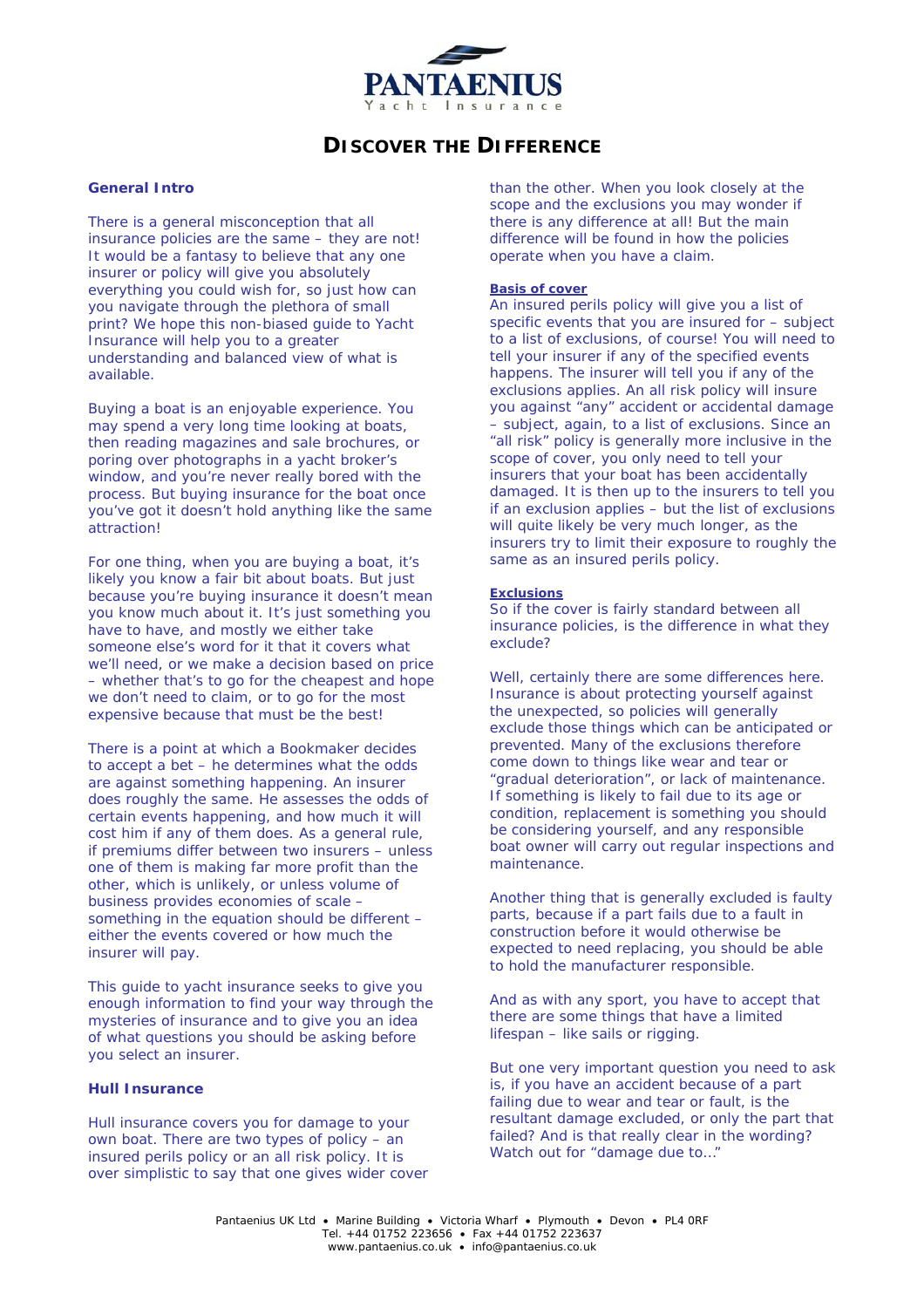

#### **Premiums**

So how are premiums calculated? Insurers set what are called "equitable" premiums – which means they should be fair to both the insurers and the policyholders. The premiums collected from all the policyholders need to cover the insurers' administration costs, any commissions they pay to intermediaries, and the claims of the small percentage who will suffer an accident – and then generally return a small profit.

In some years insurers will, indeed, make a profit, and at those times – particularly if you are one of the lucky ones who haven't needed to claim – you may be inclined to think insurance is just a big rip off. But almost all insurers of boats will also experience years in which they suffer losses, and sometimes those losses can be pretty significant, particularly with changing weather patterns!

Insurers will assess what they believe to be the degree of risk each policy brings to the overall portfolio of business. So they will assess the experience of the owner or skipper, the type and age of the boat, the use to which it will be put, and the location in which it will be sailing and wintering.

Why is location a risk? Well there are many reasons. A boat kept in a marina is subject to different risks than a boat on a tidal estuary mooring. With people sailing further afield, insurers have to consider the risks posed by pirates, as well as geographical features such as reefs and storm patterns. But another factor is the cost to insurers of handling claims and the cost of actual repairs in locations that are further away from home territory – sometimes involving repair facilities whose expertise is an unknown quantity, and sometimes having to arrange to move the boat to another location for repair. If the boat can be repaired locally, the claim may include the cost of transporting, for example, a replacement mast from the supplier to some far flung island.

Once the insurers have assessed all the factors, they decide on a premium rate, which is then usually applied to the sum insured (value of insured property) to determine the annual premium.

#### **No Claims Bonus**

Many insurers now offer a No Claims Bonus system on yacht insurance. It's worth looking at this, as it can vary between insurers. Some offer NCB building up in 5%'s, usually from 5 – 20%, whilst others may make jumps of 10% or 20% annually with higher maximum NCBs. The rate

at which NCB builds up clearly affects the amount of net premium you will pay.

Some insurers will protect NCB against certain types of claim, or against the first claim in any one year. Check whether your NCB will be protected, and in what circumstances.

Also, check what happens if the NCB is not protected. If you have a claim will the NCB be reduced, or will it disappear completely? Watch out for wording that says the No Claims bonus will only apply if there have been No Claims in the previous year!

Some policies won't have a No Claims Bonus. There are various reasons for this. One is that if your boat is laid up you may not be earning No Claims Bonus as the boat is not in normal use and therefore not subject to the same risks. Another reason is down to a market trend that boats of higher value are rated on a different basis and often policies don't carry an NCB. Whatever the reason, unless it is that you just haven't earned any NCB yet, you should find that the premium rate has been calculated in such a way that the premium you pay is roughly the same.

#### **Excess**

Most of us understand the term "excess" to be what we have to pay ourselves when we have a claim. It is that sum "in excess of which" the insurers will meet the costs. The excess may also, sometimes, be called the "deductible" – that part which the insurers deduct from payment. The excess can vary from insurer to insurer – not just in amount, but also in the way it is applied – so if you are comparing two policies, one possibly with a higher excess than the other, look also to see what type of claims it does or does not apply to. Some insurers will apply it to all claims except total loss, other insurers don't apply it to some types of partial loss claims.

#### **Surveys**

Once your boat reaches "a certain age", an insurer is likely to want to have a look at a condition survey. This is because no two boats will be used or looked after in exactly the same way, and the general condition of two boats of the same type and age may be vastly different. The insurers need to be able to assess just how much of a risk they are getting into – if, indeed, they are prepared to take it on.

A survey is expensive. But it benefits you, too, to know what condition your boat is in and any remedial work that may need doing. Your own safety may depend on it! It also benefits you in that, without the opportunity to assess the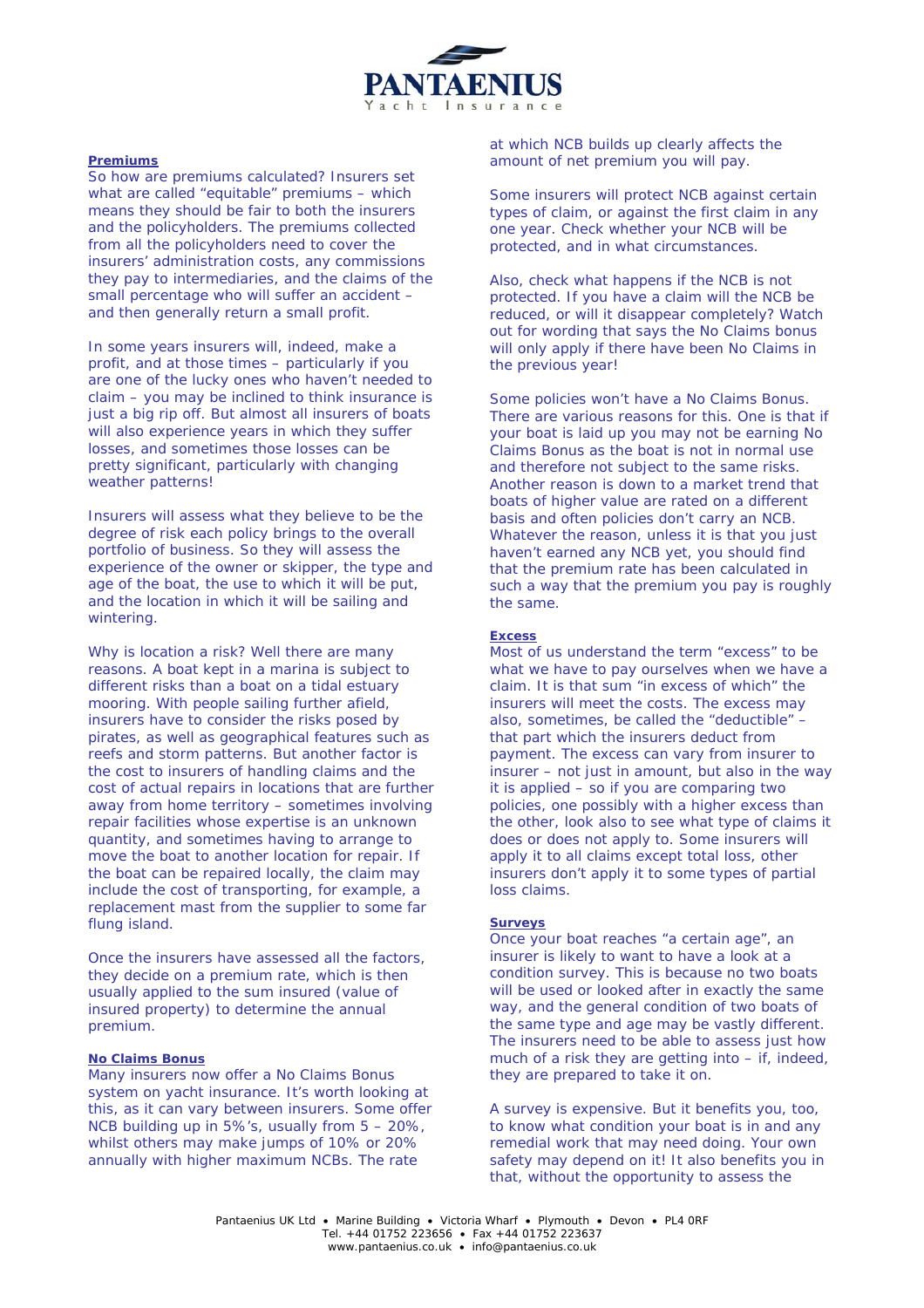

degree of risk in detail, the insurer would need to charge much higher premiums. And if your insurer doesn't want to see a condition survey, perhaps you should question, "why not?" If the condition is not important, is it because old or worn items are not insured?

However, it's worth checking when insurers request surveys – both the age at which a first survey is required, and also the intervals at which they are required, since this can vary between insurers and can be quite a costly procedure.

One final point on surveys – the insurers will use this as a tool to help them assess the degree of risk. Just because they accept what the survey says is the condition of the boat for the purpose of determining premium, it does not mean that they will pay out under your insurance policy for any defects not picked up by the surveyor! That is between you and your surveyor – so it's worth making sure you select your surveyor carefully. In the UK, the Yacht Brokers, Designers and Surveyors Association (YBDSA) and the Royal Institution of Naval Architects are two examples of organisations that hold lists of suitably qualified and experienced surveyors who all carry Professional Indemnity Insurance.

## **Valuations**

Whilst an insurer or intermediary may have a rough idea of what the value of a particular yacht ought to be, because used boats can vary so much in condition, they will not be able to put an accurate value on it. So the valuation – and the amount for which you insure your boat – will generally be down to you to decide, though if your valuation is very far away from what the insurers think it should be, they may ask for a professional valuation, or they may ask you to support your valuation by producing receipts for work carried out, or equipment added.

Is it important to get the valuation right? As with the answer to many questions, "it depends"!

There are really two issues to look at here. The first is what your insurance policy will pay out if your boat is a total loss. Let's say your valuation is on the generous side. If you have an Agreed Fixed Value policy, or the policy says that in the event of a total loss the insurers will pay you the whole sum insured, then that is exactly what you will get – whether or not the valuation was "correct" (provided you did not deliberately misrepresent the value in the proposal form and have not, for example, exaggerated the purchase price). If your policy isn't an Agreed Fixed Value policy or says that settlement will be based on the "market value at the time of loss" you may find the insurers try to negotiate

settlement to a lower figure than the sum insured.

The second issue to look at is how claims for partial damage are settled. This time, let's suppose that your valuation is on the low side. If you have a policy that says it will pay for partial damage at the actual cost of repair, then you shouldn't have a problem. If, however, you don't have that luxury, you may find the insurers using the argument that because you have not insured the full value of the boat, they should not pay the full value of your claim. This is known as "average" – and it's worth watching out for the use of "average" in any of the wording relating to settlement of claims.

One final point on valuations; it is a general principle of insurance that you should not benefit financially from an insurance policy. The definition of indemnity is to put you in the same position after an accident as you were in before the accident. And as far as possible that is what should happen. But you should not be in a better position, having a more valuable asset. However, it is possible to insure your boat for more than its value, particularly in the early years, so that you insure for what it would cost you to replace it with a brand new boat of the same make and model. If this is something that is important to you, it's worth asking insurers whether they can offer this.

#### **New for Old**

The term "New for Old" is used by insurers when they are replacing used items with new items. When this happens, the insurers will sometimes ask you to make a contribution towards the "improvement", often by making a deduction from the amount you are claiming (the cost of the replacement).

This is a common feature in many insurance policies. But it's worth looking at when and how this is applied. Does it kick in when the boat reaches a certain age, or can it be applied at any time? Does it depend on the age of the boat, or the age of individual parts and equipment? If a deduction is made, is it made on the cost of the parts only, or on the whole amount claimed including any labour costs?

#### **Betterment**

The term "betterment" appears in quite a few insurance policies, and can often be confused with "New for Old". New for Old is applied when an old part is replaced with a new one. Betterment is applied when the insurers consider that, having repaired damage, your boat is better than it was before. This may be the case, for example, when paintwork is due to be attended to and is undertaken following damage to a small area of the hull. Repainting the whole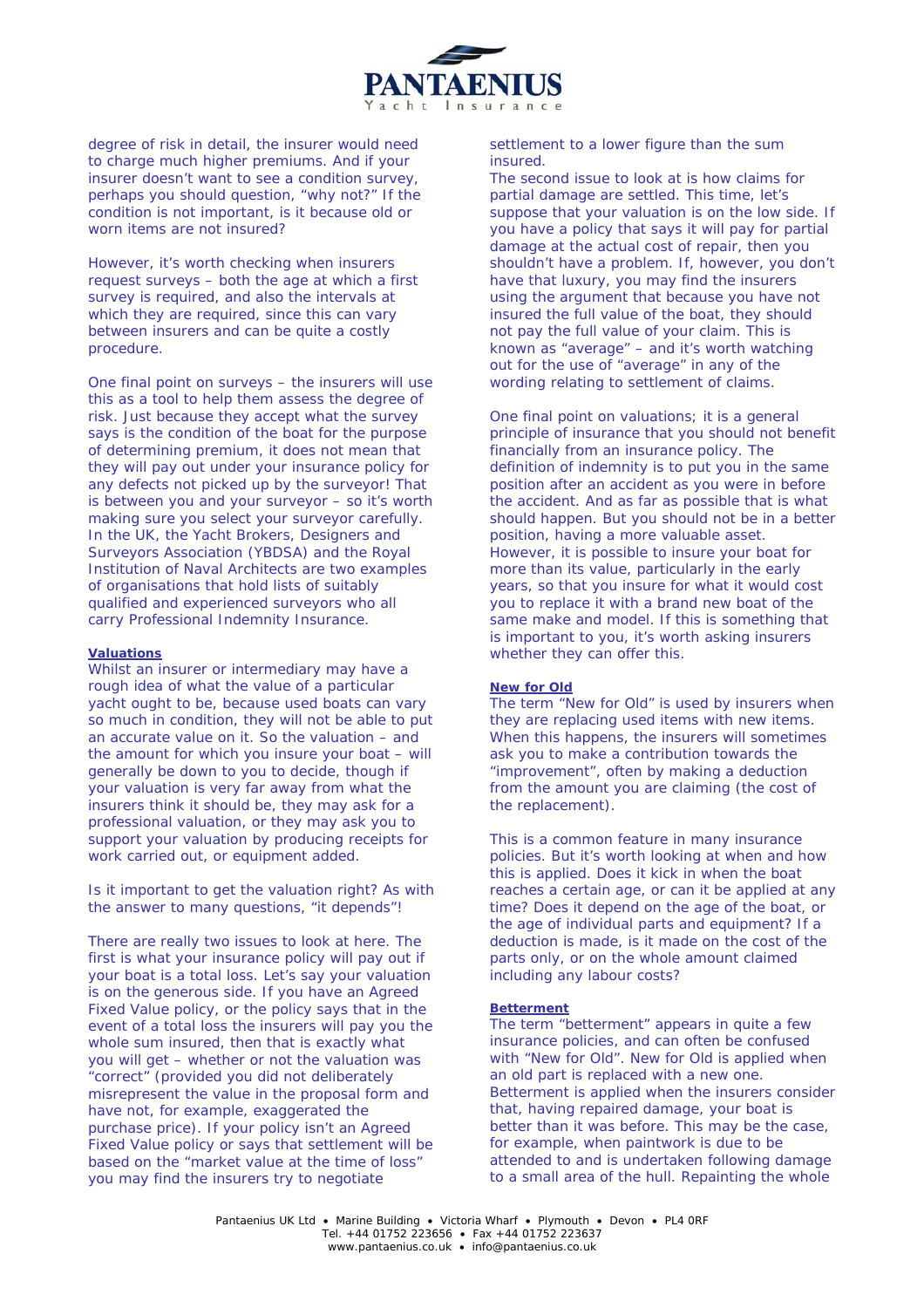

hull is not necessarily the insurers' responsibility, and will provide overall betterment, so the insurers may expect a contribution from you and may deduct an amount by way of "betterment".

### **Surveyors & Loss Adjusters**

If you do have a claim, your insurer may appoint either a surveyor or a loss adjuster (or possibly both!) to assist them in assessing your claim, though this will depend on circumstances and it is by no means necessary for a surveyor or loss adjuster to be involved in all claims!

Both surveyors and loss adjusters should be totally independent of your insurers, though it may be worth checking, particularly in the case of loss adjusters. If they are independent, then their report and advice to your insurers should be impartial.

A surveyor's job is to inspect the damage to your boat, to determine the cause and/or verify that it is consistent with the event you have reported, to report the extent of the damage and how it should be dealt with – whether repair is feasible, whether parts can be sourced etc. The surveyor will generally make his report to the insurers, and it is then for them to decide whether the damage is covered under the terms and conditions of your insurance policy, and, if it is, how they intend to settle your claim.

A loss adjuster may become involved if your claim is complicated. This may be because not all the damage to your boat is due to the insured event – there may be other damage needing attention. It is the loss adjuster's role to sort out where the division of responsibility and costs lies. A loss adjuster may also get involved if there are vastly differing estimates from different repair facilities, or if the estimates contain items that do not appear to be consistent with the insured damage. The loss adjuster should not be deliberately trying to reduce your claim for any valid items – he is only looking for the fair and reasonable liability of your insurers.

In many cases, the role of loss adjuster may be fulfilled by the surveyor, particularly if he is experienced and has carried out work for your insurers on many other occasions.

#### **Basis of settlement**

In addition to the points already made, there are some further points to note.

Unfortunately we all have to accept that there are those who make fraudulent claims, and there are those who use their insurance policies to replace items that are wearing out. To protect against this, some insurance policies allow for settlement of some items at "market value at time of loss". This may particularly be applied to those items where their existence prior to the event, or their "loss" due to the event, cannot be easily verified. In this way, the insurers are trying to ensure that the claimant does not financially benefit from the "loss". A common example is outboard motors "dropping off or falling overboard". If replaced with new, this might be just too much of a temptation for someone with a failing or outdated outboard.

Another important issue is settlement that is reduced to allow for depreciation on some items. Where this is noted in an insurance policy it most often refers to sails, canopies, covers and other items that have a limited lifespan.

One further important feature to watch out for is a policy that allows the insurers to substitute a boat, or parts, of a similar age and condition as yours, rather than to replace with new, or make a cash settlement.

Whilst it may not adversely affect your claim, most policies allow the insurers to decide where repairs will be carried out, though the majority of insurers will be prepared to negotiate with you if you want repairs carried out at the yard of your choice.

## **Personal Effects**

Where personal effects are included in your yacht insurance policy, the definition needs consideration and it will almost certainly exclude valuable items, and may also exclude, for example, mobile phones and spectacles.

Personal Effects is one area where, under many policies, the insurers will offer settlement on the basis of "market value at time of loss" or at a depreciated value to allow for wear and tear. This is most likely to be the case if the Personal Effects are insured on an all risk basis, rather than for specified insured perils only.

Another point to check with Personal Effects is whose belongings are covered? Some policies will restrict this to the belongings of the policyholder and his family.

## **Unpaid and Underpaid Claims**

We've all heard the stories, haven't we? Maybe you're one of the unfortunate ones who have experienced having a claim rejected or not paid in full. So what is the truth about this unpleasant and often controversial subject?

The vast majority of insurers will settle valid claims without any argument. The vast majority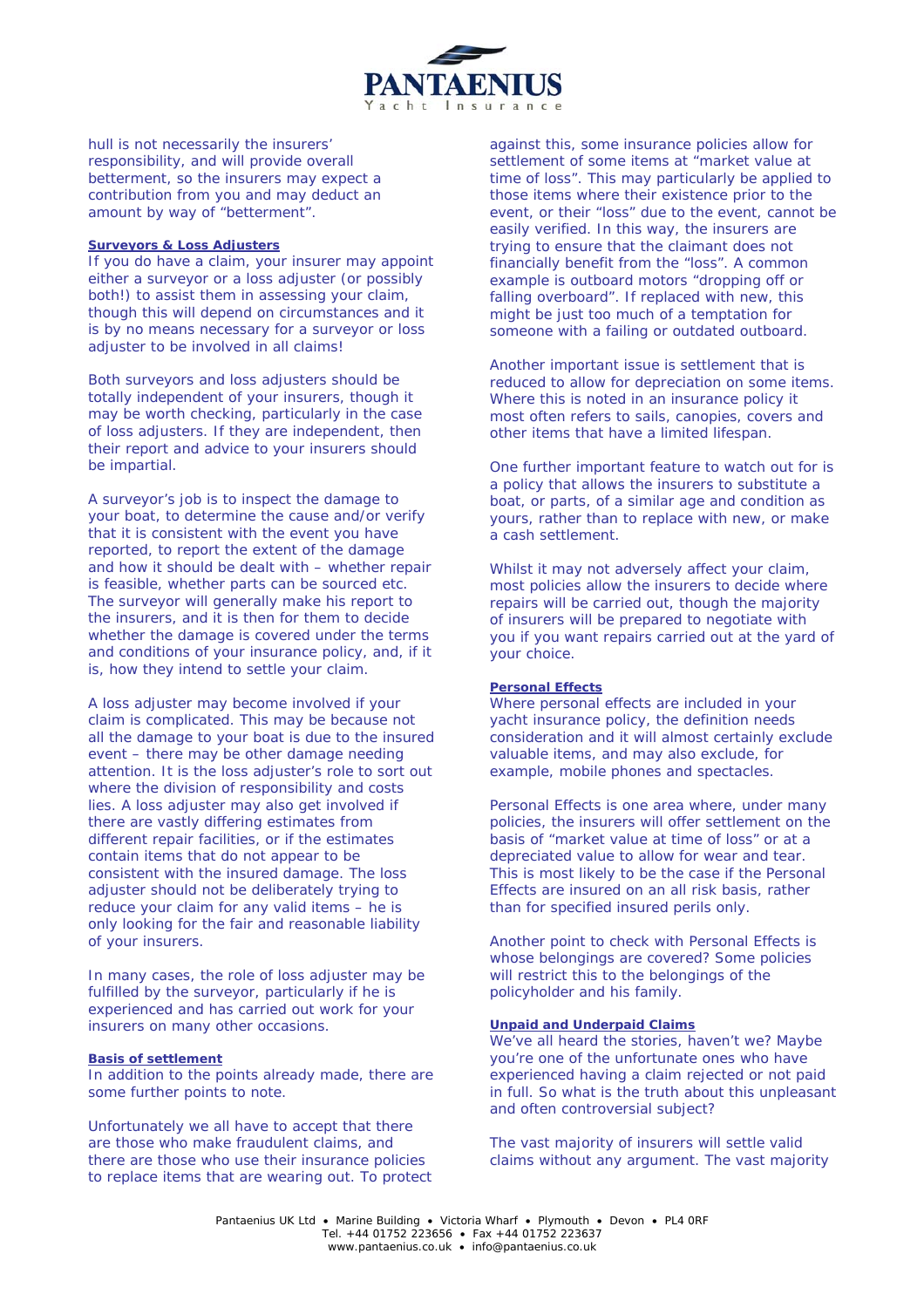

will also settle to the full extent of their liability. So why are some people dissatisfied?

The truth is, sadly, that the majority of people who are dissatisfied because their claim is rejected or not settled in full are unhappy because they have not received what they wanted – which is not always the same as what they were entitled to.

In rare cases a claim may be rejected because the policyholder has not disclosed some important fact before the insurers agreed to give the cover. This may be something to do with the condition of the boat, or perhaps previous claims history. Also in rare cases, the policyholder may have breached an important and significant contractual term. But these are the rare cases.

The vast majority of perceived "unpaid" or "underpaid" claims are because not all the damage that is claimed for is due to the insured event, or because a boat that was new or in perfect condition before the event can never be .<br>"new" again, no matter how good the repair.

If the boat that is your pride and joy is damaged – particularly if it is not even your fault – it is natural to want to have it replaced with a new boat. But if it is repairable, and unless your policy allows for a replacement (which is unlikely), your insurance policy may not give you what you want, but it will give you fair settlement under the terms and conditions of the contract of insurance, for repair to an acceptable standard.

Similarly, if the damage to your boat is found to be due to the poor condition of the boat prior to the event you are likely to be unhappy with your insurer's response, but it does not mean they are being unfair.

# **Use of vessel**

Many insurance policies will have restrictions or conditions on your use of your boat, including restrictions on single handed sailing, restrictions on overnight passages, minimum crew requirements, and seasonal lay-up periods. It's worth considering these, as not all policies contain such restrictions, and having a little bit of flexibility to make the most of unexpectedly good days out of season can be a real bonus. Furthermore, the knowledge that you can move your boat to a safe place, single-handed, before the storm arrives, can be reassuring.

The majority of insurers will exclude racing, but with the option to include it with tighter controls on claims, possibly for an additional premium. Some policies will include racing as a matter of course, and if it's only a matter of occasional

club racing, probably without any additional restrictions or limitations on claims.

Policies vary considerably on the question of living on board. Some policies will cover use as a houseboat, some will not. Some will specifically exclude living on board during any period of layup, with perhaps the odd night or two permitted if you are working on your boat.

Charter can often be included though some insurers will charge an additional premium for this. Again this may vary from insurer to insurer, and will depend on whether the proposed charters are skipper-charter or bareboat.

Also worth checking is who is covered to use your boat. Does the policy cover only the policyholder, or does it include anyone he chooses to lend his boat to?

#### **Tenders/Dinghies**

The majority of insurers will allow you to insure the tender/dinghy you usually use in connection with your yacht under the same policy as the main hull is insured, but this will very much depend on the relative values. Some insurers may allow you to include more than one tender.

An important point to consider is that the policy will probably only cover the dinghy while it is being used with the main boat. If it is to be used on its own, for example if your children are using it on inland waters or tidal estuaries, it may not be covered.

Some insurers require the dinghy to be marked with the name of the main vessel. On the one hand this can deter thieves, and makes identification easier, but it also can advertise the fact that, if the dinghy is moored in a sunny bay, the boat anchored off shore may be unattended.

If the dinghy is included under the hull section of your main insurance, do check whether the excess is the same for the dinghy as it is for your yacht, and also check whether the dinghy is covered only at "market value".

#### **Liability Insurance**

Liability insurance covers amounts for which you become legally liable as a result of causing damage to another person's property (usually another boat) or causing injury to or death of another person.

The majority, but by no means all, of insurers include liability to third parties in the same policy as the hull insurance. There are a handful of insurers that will offer Third Party Liability insurance on its own. Keeping this policy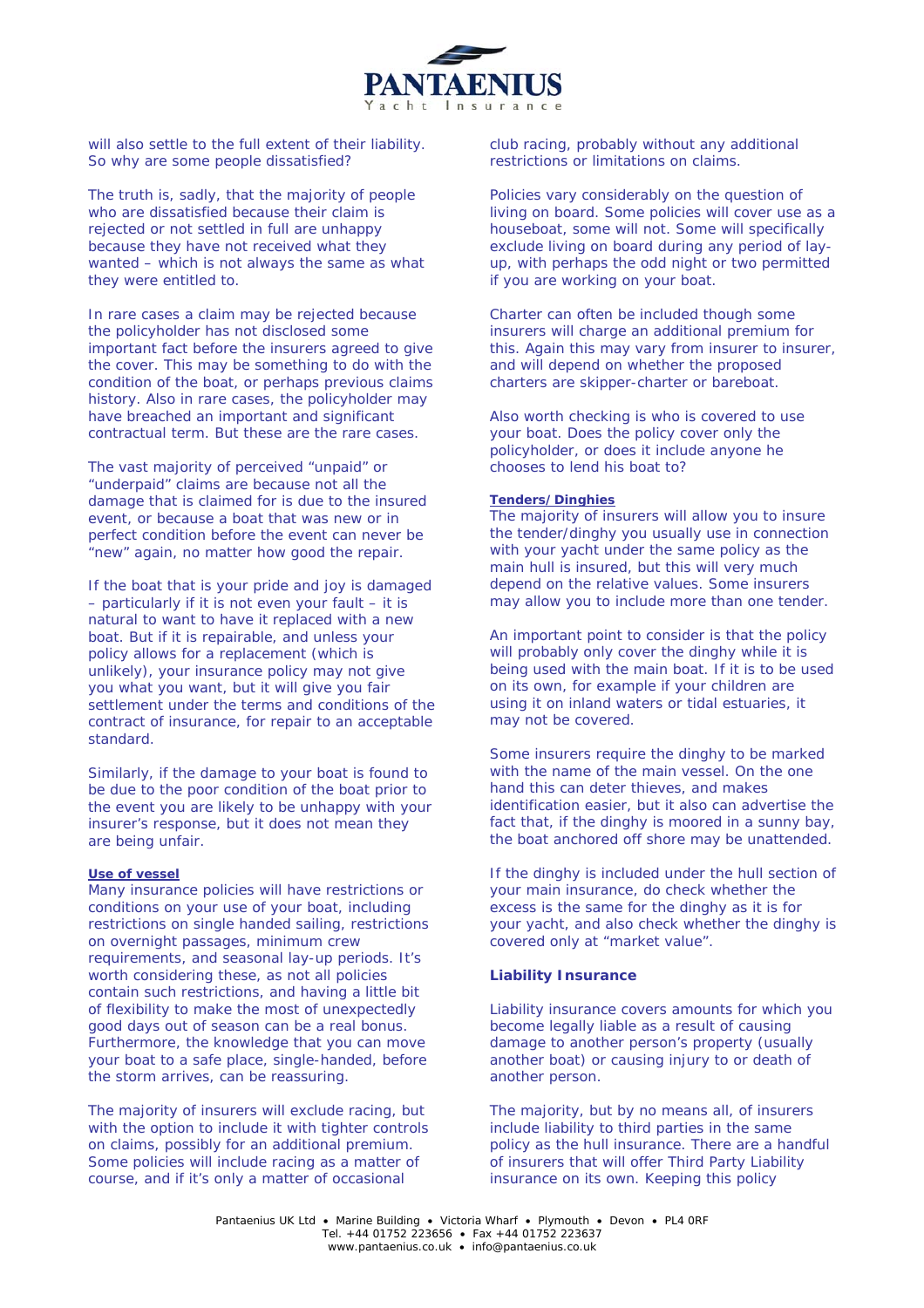

separate does mean that claims on the one policy should not affect the premium or conditions on the other.

The other advantage of separate policies is the availability of liability-only insurance to those with low value boats and/or who have decided to cover their own damage themselves.

In marine insurance, liability is not always easily determined. It is necessary to demonstrate negligence to the extent that a court of law would be able to attribute legal liability. Of course, this does not mean that all claims for liability would or should get to court! But it does mean that, even though someone else's boat or property may have been damaged, or someone may have been injured, in an accident involving your boat, it may not legally be your liability.

This is a difficult concept for some to understand, particularly as we are mostly more familiar with the way in which motor policies treat liability. Only consider the recent suggestion that if a motorist injures a child in a road accident, no matter what the circumstances and, regardless of blame, that child should be able to claim against the driver's insurance policy. Is it any wonder we have lost an understanding of the legalities of fault-based liability?

Property damage claims are usually relatively easy, unless liability is in question, for example when collision regulations and/or racing rules are involved.

Personal Injury Claims are becoming more costly – both because of their frequency and because of the level of awards for injury – and this is pushing up premiums. Personal injury claims will usually be left to solicitors and expert medical witnesses to argue or settle.

Limits of indemnity may vary between insurers. Two to three million sterling is normal for the majority of boats, although this will represent the total liability of the insurers for personal injury and property damage, and the limit on individual personal injury claims may be less than this, though it should certainly meet current guidelines on liability.

A standard liability policy won't usually cover you for any liability towards anyone in your employ, but you should check that it includes cover for your liability to anyone using, carrying out maintenance on, or onboard your boat as a guest, as well as your liability towards anyone on another boat or a jetty or pontoon. Some policies will go further than this, to cover the liability of one of your crew/passengers towards

another of your crew/passengers. Again, it's worth checking the wording to see what's covered.

Make sure that your insurers are aware of any unusual activities in which you are involved that may increase your legal liability over and above what would normally be expected of the average boat owner. Examples might be sail training, or taking out groups of disadvantaged people – even on a voluntary basis. Many insurers will be pleased to assist you by including your voluntary work, but it will be safer to check beforehand.

#### **Legal expenses**

As with car insurance, legal expenses is often a little "bolt-on" policy for which a nominal premium is charged. This type of insurance provides funding for your legal expenses in various circumstances associated with ownership of your boat. It will sometimes cover the costs of representing you if you are prosecuted for navigational infringements, or will provide for the cost of pursuing those who have damaged your boat. This may be of particular benefit to those who don't have Hull insurance. Your legal expenses policy may also provide you with assistance if you have any problems with a supplier of parts or repairer of your boat, who isn't exactly proactive in sorting the problems out!

One of the major benefits of this policy is that it will give you telephone access to a solicitor's advice when you are in difficulties – some policies even extend to giving you employment advice if you employ crew. Most of us will, thankfully, never use this policy, but when you do need some legal help, it is a very good and inexpensive way to tap into this resource.

If you are sailing further afield you will need to watch out for territorial limits on these policies, as they may vary from section to section.

## **Personal Accident Insurance**

With all the adverts around these days for solicitors asking if we've had an accident that isn't our fault, we're increasingly led to believe that everything is somebody's fault! Unfortunately, that isn't always the case. Do you remember the days when there were simply "accidents"?

Fewer of us carry Personal Accident Insurance these days, and if we do, it may exclude sailing accidents. So a Personal Accident Insurance policy that specifically covers boating accidents can be quite attractive.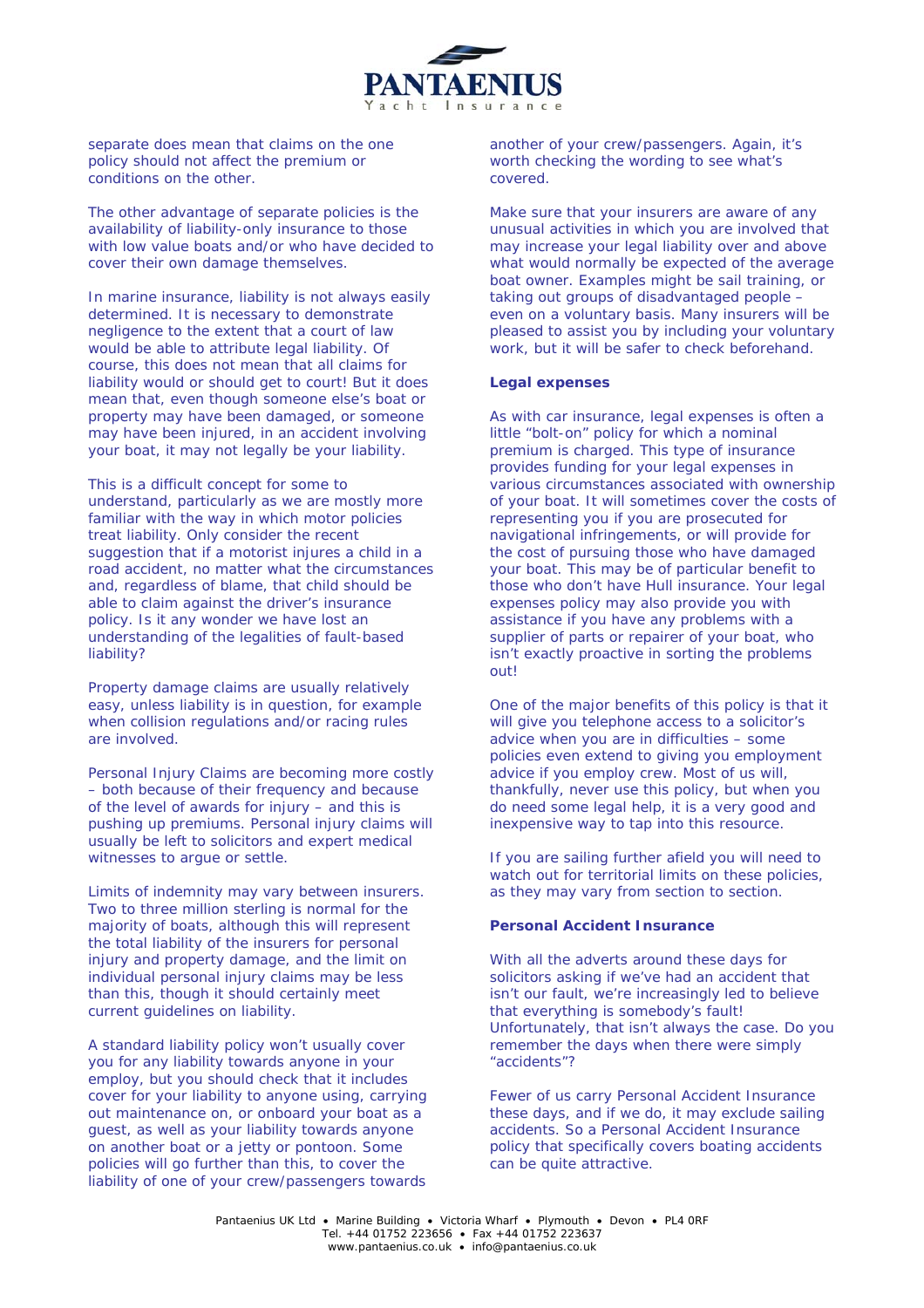

Personal Accident Insurance shouldn't be confused with a Medical Expenses policy. A Personal Accident policy simply pays a sum as compensation for a permanent disability or death.

Some insurers include limited Personal Accident cover "free" under a comprehensive yacht insurance policy. Others offer a stand alone policy for which you will be charged a separate premium. If you are interested in insuring against accidental disability – for example loss of use of a leg or arm – look closely at the limits offered. If it's included within the main yacht insurance, the chances are that the maximum amount available will be £1,000, whereas a good Personal Accident Policy should not cost more than £30 a year for 30 times that amount.

As with other types of insurance, it's worth noting who is covered. Does the policy cover only the policyholder, or does it extend to others on board? A good policy will cover all those onboard – and you may not even need to name them on the policy.

#### **Medical expenses**

Medical Expenses is another area that has crept in as a "freebie" on some comprehensive policies in recent years. If it's included in the main insurance policy, again, the cover will probably be very limited – possibly just a few hundred pounds available for emergency medical treatment following a boating accident.

It is possible to find policies that will cover all medical emergency treatment, except in your home country. Obviously this type of cover will not be cheap, but there are economical ways of achieving cover for medical emergencies.

Some insurers offer a Mariner's Travel Policy which will serve this purpose. However, it should be noted that these policies are for emergency medical treatment. The insurers have the right to pay for you to be returned home for further treatment under the NHS or other national equivalent once the initial emergency is over. This is not a private medical insurance policy, but then, nor is the cost anything like the same!

## **War risks**

This type of insurance will extend your Hull insurance by covering the war risks excluded under most hull policies.

Lloyd's of London maintains a list of areas where war is either ongoing, or is a serious potential threat. It is regularly updated using information from Lloyd's agents around the world.

This insurance won't cover you for going into a war zone! Nor will it cover you for leaving your boat there. It excludes any areas already listed, but once there is a threat in a new area it will give you 7 days notice of new listings – so 7 days "grace" to make arrangements to remove your boat. During those 7 days, your boat will be insured.

You need also to be aware that cover automatically ceases on detonation of any nuclear weapons, or on outbreak of war between major nuclear powers.

The policy also covers your boat in the event of strikes and lockouts or confiscation by authorities (not confiscation due to your criminal activities though!)

## **Transportation and Marine Cargo**

If you are moving your boat by land, this may be covered under your Hull policy. Check with your insurers, as some insurers have restrictions on length of boat automatically covered for overland transport.

If you are using professional hauliers, then your policy may well exclude damage during transit. However, you need to check very carefully just how much insurance the hauliers have, as many don't carry sufficient insurance to cover the value of more expensive boats, and you may find yourself with damage falling into the gap between the exclusions of your own insurance and the shortfall of the hauliers' insurance.

If you are arranging overland transport and think you may have a gap in cover, the best thing to do is to talk to your insurers and see if they will extend your hull policy to cover you for an additional premium.

If you are moving your boat as cargo by sea – for example by Dockexpress – you will need to consider a Marine Cargo policy, which covers any damage that occurs during the loading, transportation and off-loading. You will need to have a pre-loading condition survey carried out, and this supports any claim that you make that damage occurred during transportation.

#### **Crew policies**

If you use paid crew on your yacht, you will need to give thought to some further insurances to protect them, and to protect yourself against claims they may make against you. If you have paid crew, you are an employer and you will have obligations and potential liabilities as an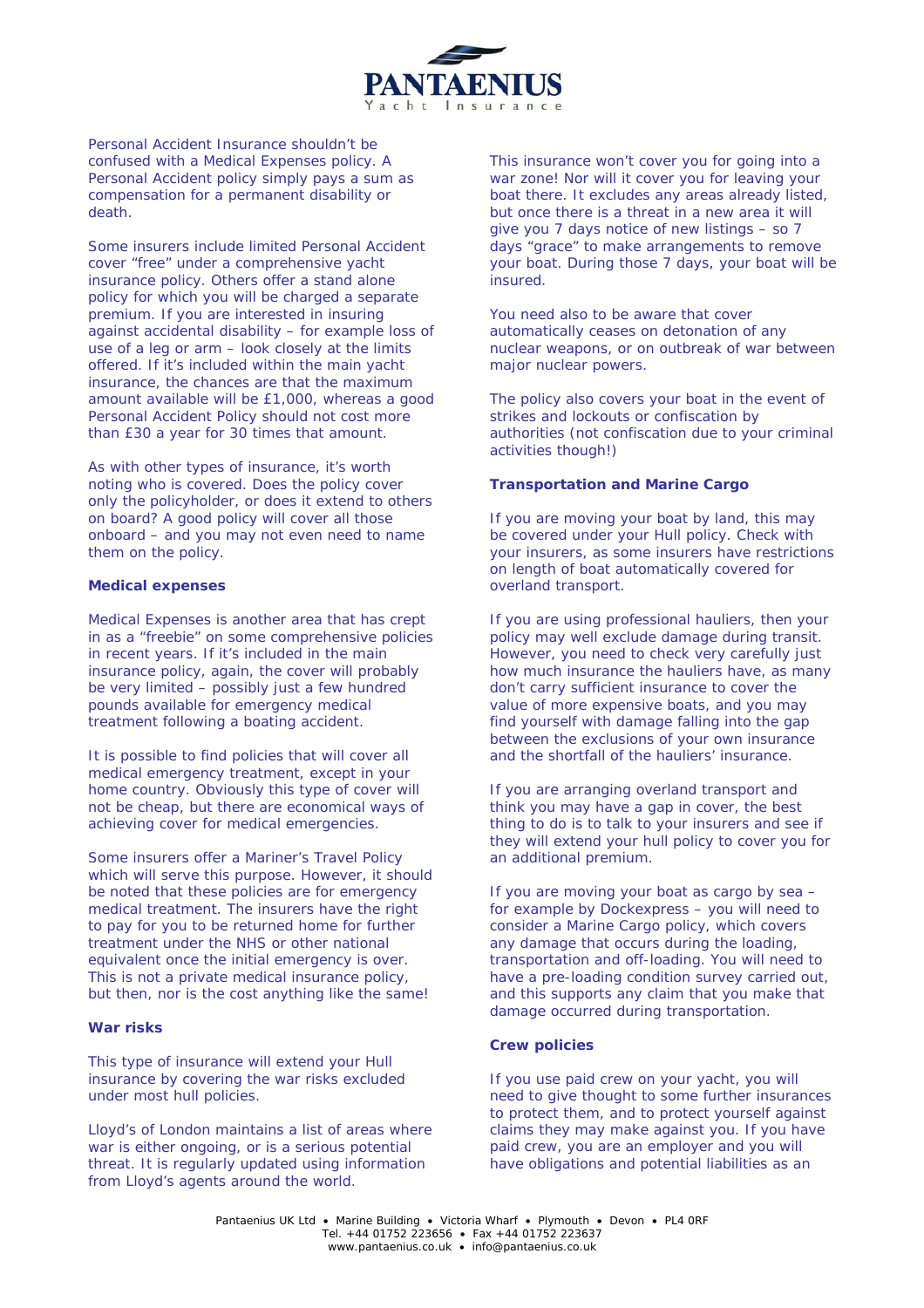

employer and therefore you need to consider insuring your liability as an employer.

If your yacht is UK registered, or the owning company is a UK company, then it is treated as a UK place of employment and Employers' Liability insurance is mandatory.

If your company or your boat is registered outside the UK you will need to check what your legal responsibilities are under the laws of the country in which your boat is registered or within whose waters you are operating, or the country in which your company is incorporated.

There are special policies available for paid crew to cover them for Personal Accident and Medical Expenses. These policies are generally more robust than their counterparts for personal owners, and will often include payments for temporary disability or for incapacity due to illness. They may also include cover for the expenses of replacing sick or injured crew.

If you have paid crew on your yacht, it is well worth talking to a good insurance intermediary for advice.

# **Mariners' Travel Insurance**

This little package has become quite popular in recent years. Based on a standard travel policy it covers all the usual problems associated with package holidays or other trips, including cancellation and curtailment, medical expenses, personal accident cover, loss of baggage, money and credit cards, personal liability and legal expenses, hijack and kidnap.

But this little gem is a travel policy with a twist! You can also use it when you are travelling to and from your boat, or, some sections, whilst you are away sailing for short or long trips.

Look out for little extras in this package, or talk to your intermediary about ways to adapt this for your own personal needs. Some insurers will allow you to opt out of sections of cover you don't need.

# **Superyachts**

If you are the owner of a superyacht you will be aware that insuring your yacht is a complex task. You will need a package including almost all of the insurance discussed in this booklet, and possibly some not mentioned – but more than that, you want to feel comfortable that the people you are dealing with have sound knowledge and experience of this specialist field. We suggest you contact one of the specialist

yacht insurers or intermediaries to discuss your requirements in detail.

# **Insurer or Intermediary?**

In recent years there has been an increase in the purchase of "direct" insurance. Clearly this can have advantages, as neither you nor the insurer has to pay a "middle man" so this should be reflected in the premium you are asked to pay.

However, insurance companies are large organisations employing large numbers of staff, and often using impersonal call centres. Some will have specialist yacht departments and may well employ some staff who have a specialist knowledge of marine insurance and possibly practical sailing experience.

Generally speaking, you should anticipate receiving a more personal service from a broker, and there is one very important point to remember here. A broker is your agent. He has a duty to put your interests before his own commercial interests or those of the insurers. Even those brokers who act under delegated authority from insurance companies have a duty to ensure that your interests are not compromised when they act on behalf of the insurers.

You may pay a little more if you buy insurance through a broker, but many believe it is money well spent.

Brokers vary greatly in their knowledge of specialist areas such as yacht insurance. A local "High Street" insurance broker – unless a boat owner himself – may not have sufficient understanding of the subject, even though he may handle your commercial insurances with considerable expertise. But there are a few specialist yacht insurance intermediaries and underwriting agencies from whom you can seek assistance, and they will usually employ people who share your enthusiasm for sailing!

# **Review**

Here are some things to consider when comparing policies.

- If an accident happens because a worn part fails, is the part excluded or is the claim rejected?
- If there is a No Claims Bonus, is it protected at its maximum? If you have a claim, what is the effect on NCB in the following year?